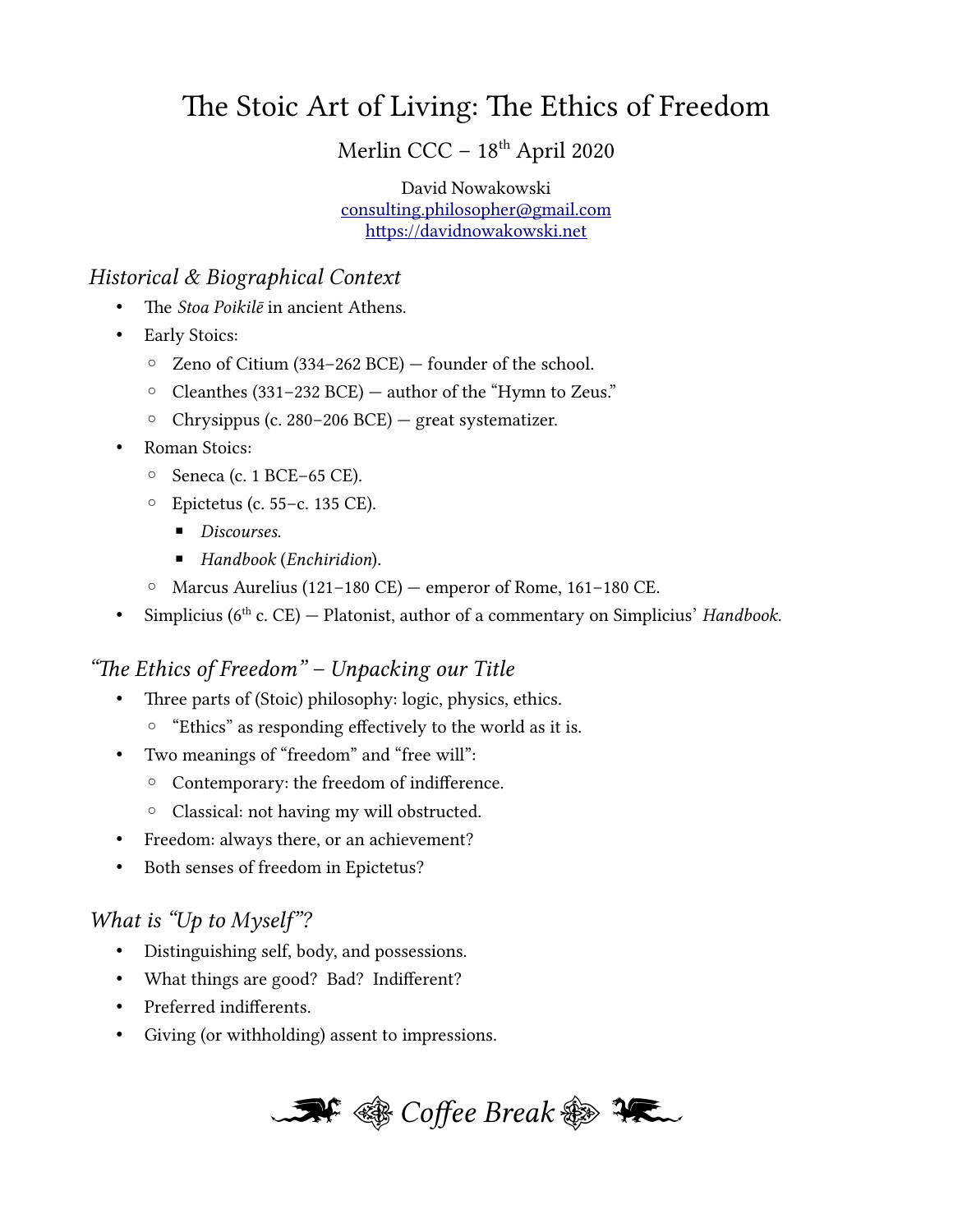## Anger

- Understanding the phenomenon three questions:
	- 1. At whom am I angry? (Epictetus, Discourses 1.18, §§1-11)
	-
	- 3. What is it like to be angry? (Seneca, On Anger, book 1)
		- Affectively?
		- Psychologically/ethically?
- Anger and *akrasia* ("weakness of will"):
	- "I know that what I intend to do is bad, But anger is master of my plans." – Euripedes, Medea 1078-79.
	- Two etymologies of akrasia:
		- With short A: from *kratein*, 'to rule, to master.'
		- With long A: from *krasis*, 'mixture' (cf. *krater*, 'a mixing-bowl').

## "On Freedom from Fear." (Epictetus, Discourses 4.7)

- Who is afraid of the tyrant's guards?
- Paths to indifference:
	- Madness (mania).
	- Habit.
	- Reason & demonstration.
- Two parts of the demonstration:
	- 1. Divine providence:
		- Understanding the order of the whole, and of each part.
		- Seeing our place as parts within that whole.
	- 2. What is up to us:
		- Understanding what is within the sphere of choice (and therefore free from hindrance).
		- Locating my good only in those things.
	- $\circ$  Failure regarding (1) is impiety. Failure regarding (2) is slavery.
	- We'll look closely at (1) during next Saturday's workshop!



- 
- 2. **About what** am I angry? (Epictetus, Discourses 1.18, §§11-20)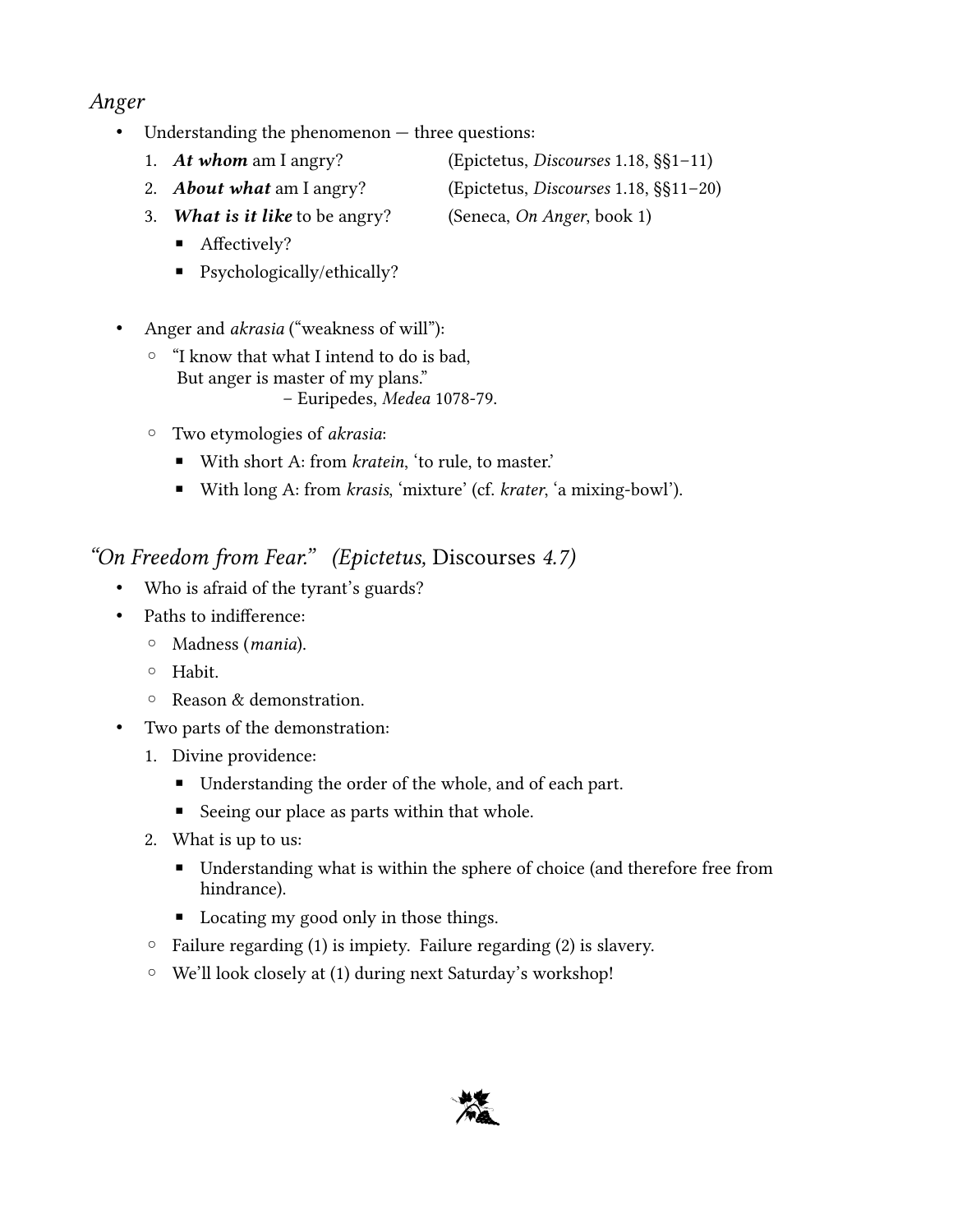# Activities

### Pre-Meditation

Epictetus discusses a version of this activity in Discourses 3.8 (pages 159–160); Marcus Aurelius has some encouragement in Meditations 2.1 (page 17) and 10.13 (page 136).

Set aside a few minutes in your day—perhaps first thing in the morning, as many of the ancient Stoics suggested, or perhaps at another time which better suits your schedule—consider one unpleasant thing which might happen to you. Imagine that thing, or that event, fully and vividly, as if you were experiencing it right now. Then step back mentally, and ask yourself:

- Is this something that is up to me (that is, within my sphere of choice)?
- Does it affect my power of choice, or only my body and possessions?
- Does this appear unpleasant because it really is that way (for everyone, at all times), or is the sense of being unpleasant something which I add to it, through my own beliefs and judgments?
- If my beliefs and judgments are making the situation more unpleasant: Why do I hold these beliefs, and what other judgments might I choose to make?
- What choices can I make, with regard to how I respond to this event?

Take as long as you need to reflect on these questions, then imagine yourself doing whatever is within your power, to respond to the situation in the best possible way. This might involve, like Epictetus, saying "That is outside the sphere of choice, so it is nothing bad," or "You may seem bad, but you are only an impression, not under my control." It may involve taking actions which are under your control, in the way which preserves your freedom and integrity. Or you may see other ways of responding effectively.

Whatever response you have imagined, ask yourself, "Does this make the situation less unpleasant?" and "Do I see how to maintain my integrity and freedom?"

### Evening Recollection

As the last thing you do before falling asleep in the evening, recall the events and choices of the day, starting with the moment you got into bed, and continuing in reverse order from the end of the day to the beginning. As you go, note the places where events were outside your control, and the places where you had the opportunity to make choices about what to think, say, or do. Don't worry if you fall asleep; just go as far back as you can, until you doze off.

Especially once you have been doing this for a while, you may find patterns emerging in the way that you often respond (or fail to respond) to certain people, events, feelings, places, or situations. Make note of these situations, and consider using them as starting points for the premeditation activity discussed above. Pay attention to which parts of your day are within your control, and which parts are not. With practice, you may find yourself with a greater ability to note challenging situations at the moment they arise, so that you can respond from a place of freedom rather than compulsion.

While it's helpful to note which parts of your day were good or bad, pleasant or unpleasant, conducive to flourishing (eudaimonia) or not, try not to get too caught up in praising or blaming yourself. Instead, focus on observing the patterns of your life, so that you can keep hold of the patterns which serve you well, and change the ones which do not. Once they are done, past actions are no longer under our control; but what is under our control is how we intend to act in the future.